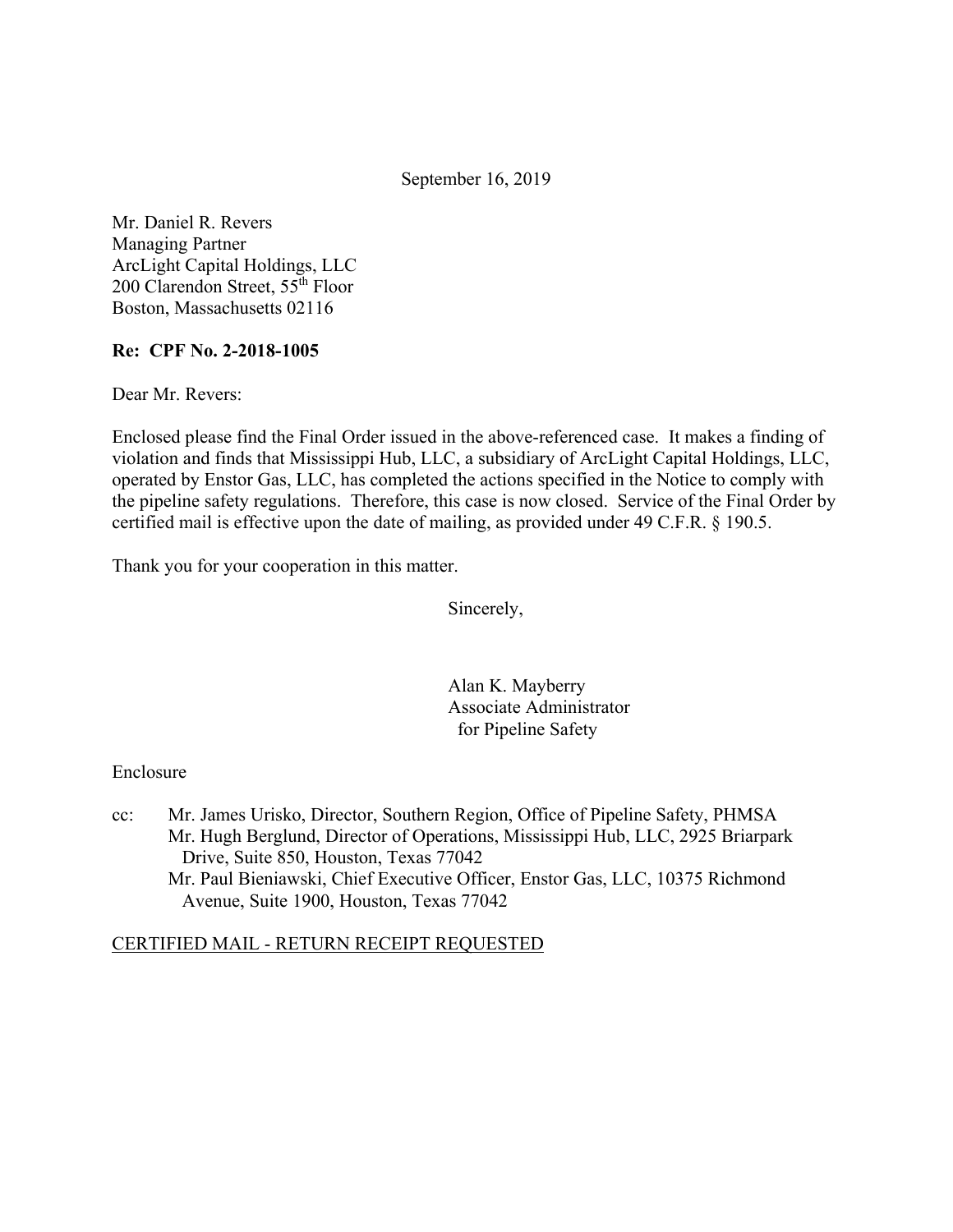## **U.S. DEPARTMENT OF TRANSPORTATION PIPELINE AND HAZARDOUS MATERIALS SAFETY ADMINISTRATION OFFICE OF PIPELINE SAFETY WASHINGTON, D.C. 20590**

**)**

 **)**

**)** 

**In the Matter of )**

**Mississippi Hub, LLC, ) CPF No. 2-2018-1005 a subsidiary of ArcLight Capital Holdings, LLC, )**

 $\overline{\phantom{a}}$ 

**\_\_\_\_\_\_\_\_\_\_\_\_\_\_\_\_\_\_\_\_\_\_\_\_\_\_\_\_\_\_\_\_\_\_\_\_\_\_\_\_\_\_\_\_\_** 

**Respondent. )** 

#### **FINAL ORDER**

From April 23 through 26, 2018, pursuant to 49 U.S.C. § 60117, a representative of the Pipeline and Hazardous Materials Safety Administration (PHMSA), Office of Pipeline Safety (OPS), conducted an on-site pipeline safety inspection of the facilities and records of Mississippi Hub, LLC (MS Hub or Respondent), in Mississippi. This facility consists of a gas storage field, compressor station, and approximately 30 miles of transmission pipeline in Covington, Jefferson Davis, and Simpson Counties, Mississippi.<sup>1</sup> In February 2019, ArcLight Capital Holdings, LLC (ArcLight) acquired MS Hub from Spectra Energy.<sup>2</sup> Ensor Gas, LLC, an affiliate of ArcLight, now manages operations at the MS Hub facility.<sup>3</sup>

As a result of the inspection, the Director, Southern Region, OPS (Director), issued to Respondent, by letter dated July 18, 2018, a Notice of Probable Violation and Proposed Compliance Order (Notice), which also included a warning pursuant to 49 C.F.R. § 190.205. In accordance with 49 C.F.R. § 190.207, the Notice proposed finding that MS Hub violated 49 C.F.R. § 192.805 and proposed ordering Respondent to take certain measures to correct the alleged violation. The warning item required no further action, but warned the operator to correct the probable violation or face possible future enforcement action.

MS Hub responded to the Notice by letter dated August 10, 2018 (Response). Respondent contested the allegation of violation and requested a hearing. The company also contested the warning item and requested that the item be withdrawn. However, pursuant to 49 C.F.R. § 190.205, PHMSA does not adjudicate warning items.

 1 Pipeline Safety Violation Report (Violation Report), (July 19, 2018) (on file with PHMSA), at 1.

<sup>&</sup>lt;sup>2</sup> <https://www.pehub.com/2019/01/arclight-to-acquire-sempra-energys-non-utility-u-s-natural-gas-storage-facilities>/ (last accessed July 30, 2019).

 <sup>3</sup> *Id*; *see also* Ensor's website, *available at* <https://www.enstorinc.com/mississippi-hub-storage.html> (last accessed July 30, 2019).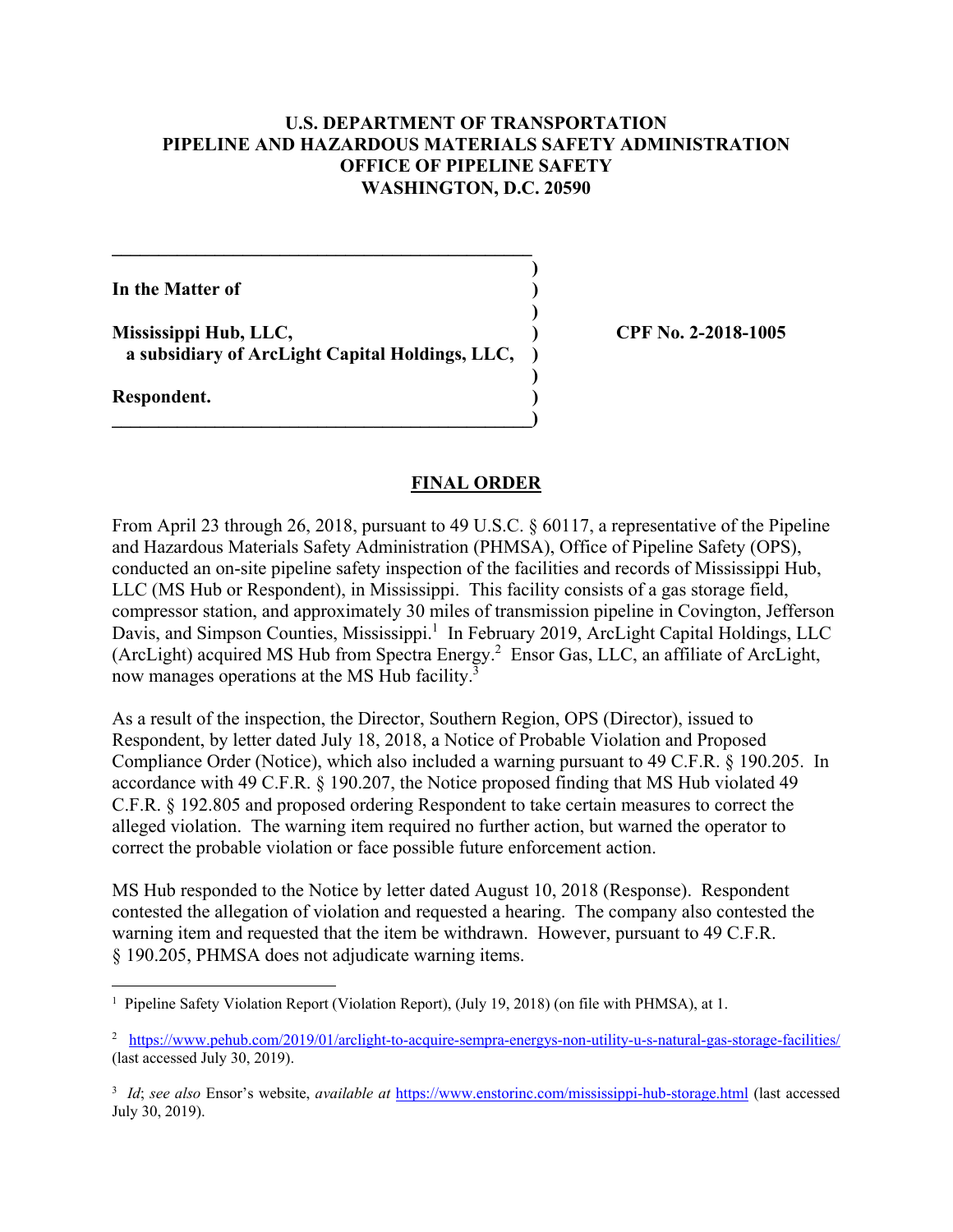By letter dated November 30, 3018, Respondent withdrew its request for a hearing and thereby authorized the entry of this Final Order without further notice.

# **FINDING OF VIOLATION**

The Notice alleged that Respondent violated 49 C.F.R. Part 192, as follows:

**Item 2:** The Notice alleged that Respondent violated 49 C.F.R. § 192.805, which states:

#### **§ 192.805 Qualification program.**

Each operator shall have and follow a written qualification program. The program shall include provisions to:

(a) Identify covered tasks;

(b) Ensure through evaluation that individuals performing covered tasks are qualified;

(c) Allow individuals that are not qualified pursuant to this subpart to perform a covered task if directed and observed by an individual that is qualified;

(d) Evaluate an individual if the operator has reason to believe that the individual's performance of a covered task contributed to an incident as defined in Part 191;

(e) Evaluate an individual if the operator has reason to believe that the individual is no longer qualified to perform a covered task;

(f) Communicate changes that affect covered tasks to individuals performing those covered tasks;

(g) Identify those covered tasks and the intervals at which evaluation of the individual's qualifications is needed;

(h) After December 16, 2004, provide training, as appropriate, to ensure that individuals performing covered tasks have the necessary knowledge and skills to perform the tasks in a manner that ensures the safe operation of pipeline facilities; and

(i) After December 16, 2004, notify the Administrator or a state agency participating under 49 U.S.C. Chapter 601 if the operator significantly modifies the program after the administrator or state agency has verified that it complies with this section. Notifications to PHMSA may be submitted by electronic mail to [InformationResourcesManager@dot.gov](mailto:InformationResourcesManager@dot.gov), or by mail to ATTN: Information Resources Manager DOT/PHMSA/OPS, East Building, 2nd Floor, E22-321, New Jersey Avenue SE., Washington, DC 20590.

The Notice alleged that Respondent violated 49 C.F.R. § 192.805 by not following its written qualification program. Specifically, the Notice alleged that MS Hub did not follow the requirements in its Operator Qualification (OQ) program to evaluate the appropriateness and effectiveness of established span of control limits.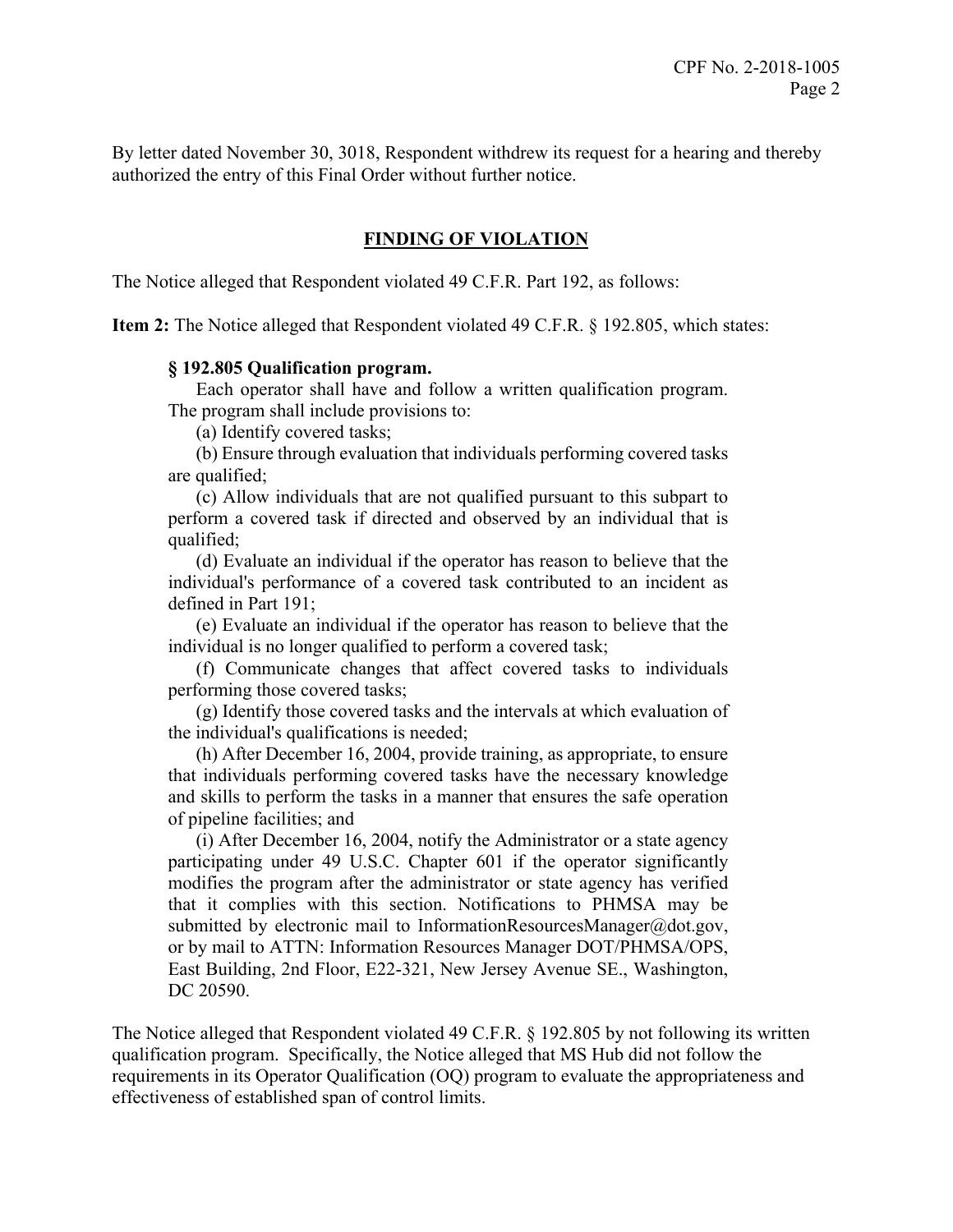In its Response, MS Hub initially contested this allegation of violation, claiming that it conducts periodic reviews to assess, among other things, the appropriateness and effectiveness of taskspecific span of control limits, and attached supporting documents from the two most recent reviews conducted in March 2017 and March 2018. Respondent further alleged that the Notice did not establish how the span of control ratios for the cited covered tasks are either inapplicable or ineffective, or how they constituted a violation of § 192.805. After informal consultation with OPS, MS Hub agreed to review and update its span of control limits for all covered tasks in its OQ program to ensure each is appropriate and effective. Following these discussions, on November 30, 2018, MS Hub sent a letter to OPS withdrawing the portion of its Response contesting the Notice and requesting a hearing.

Accordingly, after considering all of the evidence, I find that Respondent violated 49 C.F.R. § 192.805 by not following its written qualification program.

This finding of violation will be considered a prior offense in any subsequent enforcement action taken against Respondent.

# **COMPLIANCE ORDER**

The Notice proposed a compliance order with respect to Item 2 in the Notice for violation of 49 C.F.R. § 192.805. Under 49 U.S.C. § 60118(a), each person who engages in the transportation of gas or who owns or operates a pipeline facility is required to comply with the applicable safety standards established under chapter 601. The Director indicates that Respondent has taken the following actions specified in the proposed compliance order:

> 1. With respect to the violation of § 192.805 (**Item 2**), Respondent has reviewed and updated the span of control limits for all covered tasks in its OQ program to ensure each is appropriate and effective.

Accordingly, I find that compliance has been achieved with respect to this violation. Therefore, the compliance terms proposed in the Notice are not included in this Order.

# **WARNING ITEM**

With respect to Item 1, the Notice alleged probable violations of Part 192 but did not propose a civil penalty or compliance order for this item. Therefore, this is considered to be a warning item. The warning was for:

49 C.F.R. § 192.13(c) **(Item 1)** ─ Respondent's alleged failure to follow its established procedures for minimizing the detrimental effects of stray currents, as required by 49 C.F.R. § 192.473(a).